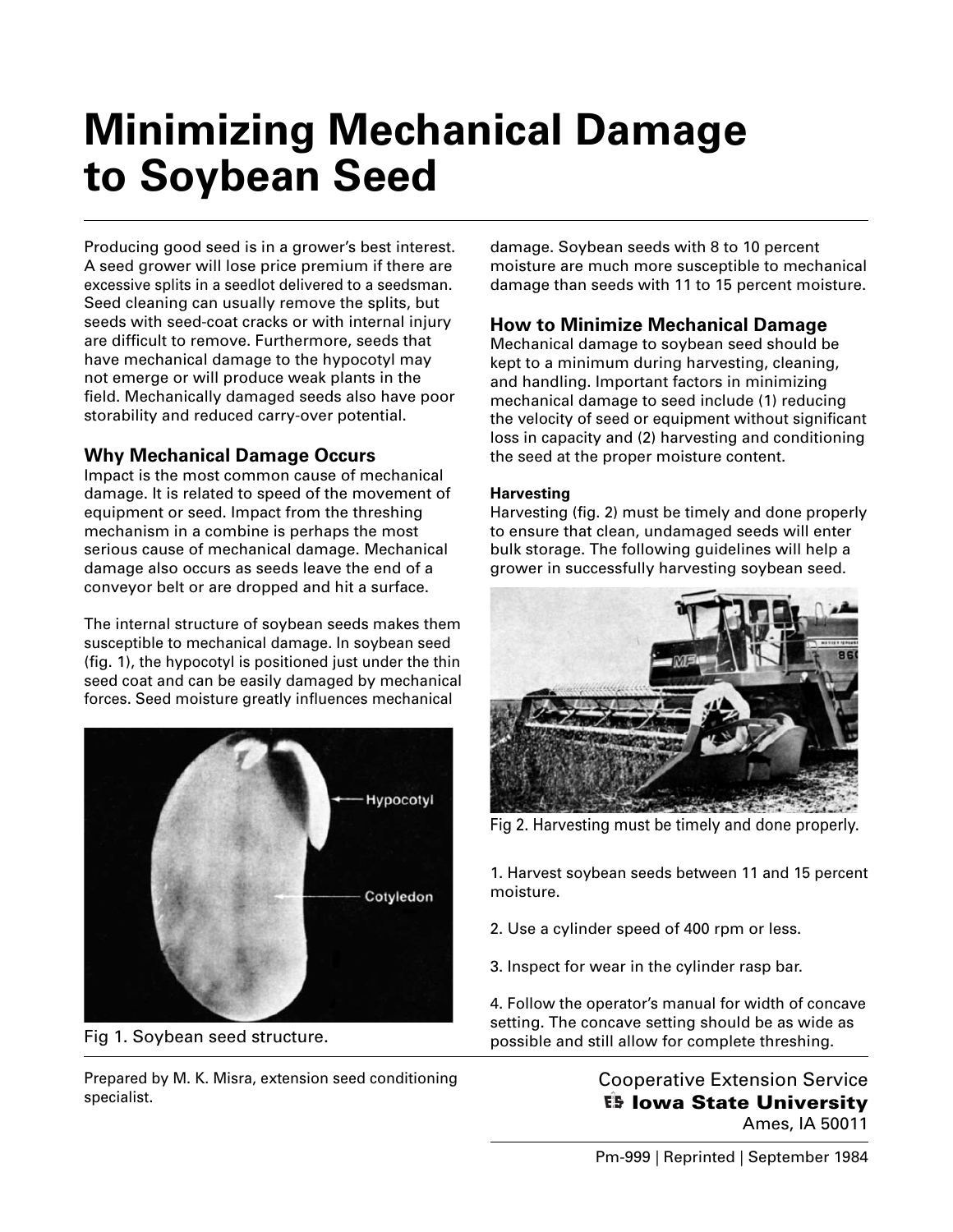5. Check the threshed seed periodically and, if necessary, adjust cylinder speed and concave setting. This is particularly important under changing weather conditions.

6. Rotary and axial-flow mechanisms may offer gentler seed threshing from a design standpoint. However, with proper operation, a conventional cylinder and concave threshing mechanism will produce satisfactory results.

7. Maintain uniform ground speed with harvest equipment.

#### **Cleaning**

Our research with air screen cleaners, spirals, and gravity separators indicates that cleaning equipment causes very little mechanical damage to seed. Mechanical damage usually occurs as seeds are transferred from one piece of equipment to another. Hard surfaces that moving seeds are likely to hit should be lined with rubber or other cushioning material to reduce damage. Special care should be exercised to handle seed as gently as possible after the final cleaning operation.

#### **Handling**

After harvesting, soybean seeds usually go to bulk storage, cleaning, and then to a warehouse. Even in a small operation, seeds may be handled as many as 10 times before reaching the warehouse.

Many growers use a portable auger (fig. 3) to fill the bulk storage. The following recommendations will help minimize seed damage caused by an auger.



Fig 3. A portable auger can be used to fill bulk storage.

1. The combination of operating at less than full capacity and at high speed causes the most mechanical damage in an auger operation. To minimize mechanical damage run the auger full and at a slow speed. (How much the speed can be slowed can be determined from a few trials and depends on the needed capacity.)

2. Use of hanger bearings prevents misalignment of the shaft and may help reduce mechanical damage to seed.

3. When possible, use a large diameter auger. For example, an 8-inch auger is better than a 6-inch auger.

- 4. Avoid elbows or sharp turns.
- 5. Repair or replace bent or dented tubes.
- 6. Use the least possible incline.

A bucket elevator (fig. 4) can also be used to fill the bulk storage facility and is often used to receive seed in the cleaning plant. See publication SSC-1, "Selecting a Bucket Elevator for Handling Seed," available from the ISU Seed Science Center. Following are some recommendations for operating a bucket elevator to handle seed.

1. A continuous bucket elevator in which seeds are guided to the discharge spout or fall out of the buckets by gravity is preferred over the kind where seeds are thrown out of buckets.

2. Slow the belt speed to help reduce mechanical damage. Adjust the belt speed to avoid backlagging (seeds falling into the housing).

3. Feeding on the up-leg side (buckets traveling up) is best for handling seed. Place inlets on the up-leg side above the center line of the boot pulley.

4. Line the inside of the head with belting or some other cushioning material.

5. Use plastic buckets.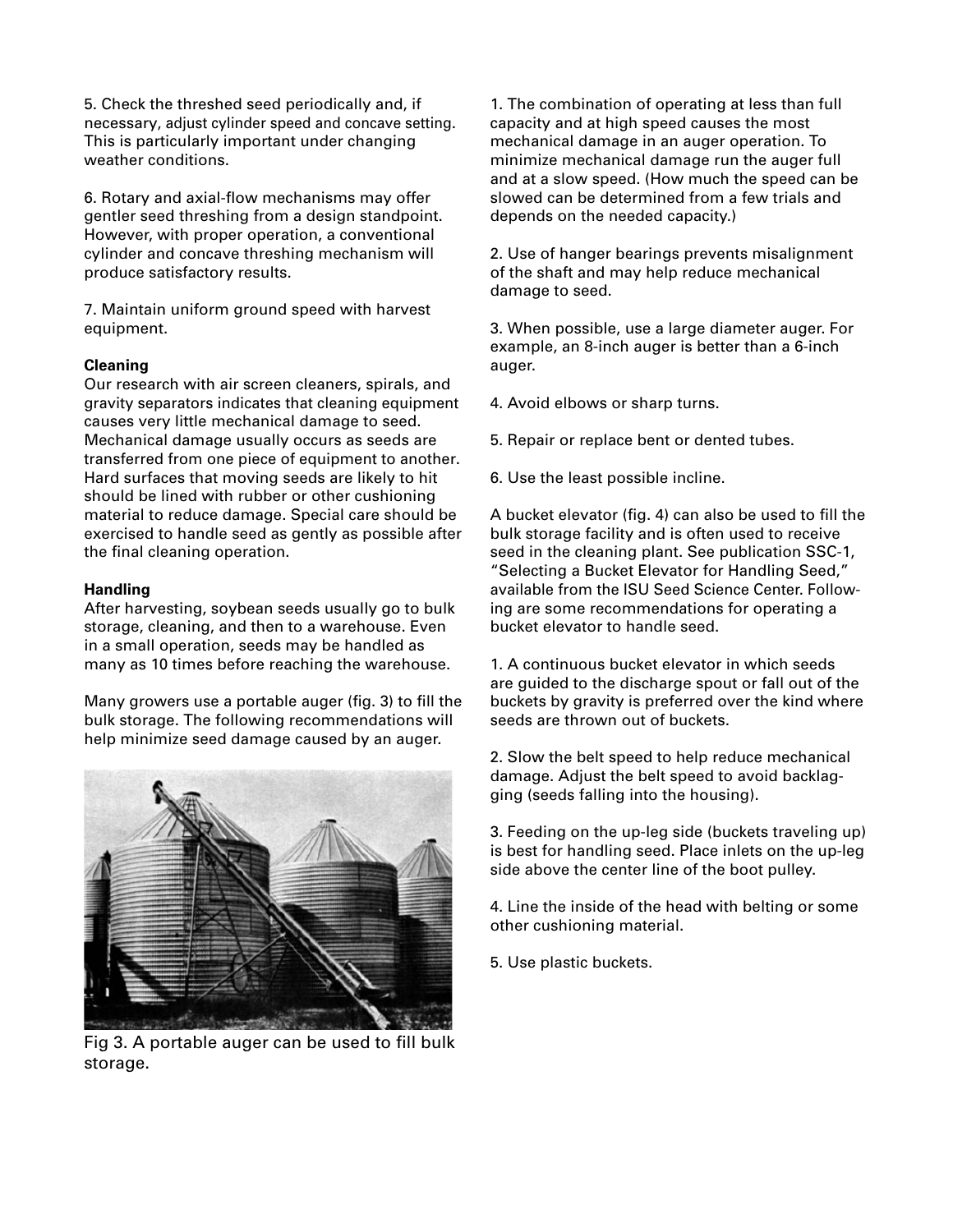

Fig 4. A bucket elevator can be used to fill bulk storage or to receive seed in the cleaning plant.

There are several commercial conveyors designed to gently handle seed such as belt conveyor, auger with rubber intake, paddle conveyor, flight conveyor, pneumatic conveyor, and bristle conveyor. For a thorough discussion of these conveyors, see publication SSC-2, "Conveyors for Bulk Handling of Seed," available from the ISU Seed Science Center.

Regardless of the type of conveyor used, most handling operations include free fall of seed. If precautions are not taken to reduce the free fall, considerable mechanical damage may occur. A drop of 3 meters increased mechanical damage 2 to 4 percent and decreased germination 2 to 3 percent (table 1). Even greater damage has been reported in other studies.

| Variety | Drop<br>(meters) | Mechanical<br>damage (%) | Germination<br>(%) |
|---------|------------------|--------------------------|--------------------|
| Amsoy   | 0                | 19.1                     | 89                 |
|         | 3                | 23.1                     | 86                 |
| Beeson  | O                | 14.1                     | 90                 |
|         | 3                | 16.4                     | 87                 |
| Corsoy  | 0                | 8.3                      | 93                 |
|         | 3                | 10.3                     | 91                 |
| Wayne   | 0                | 14.8                     | 82                 |
|         | 3                | 16.9                     | 80                 |

#### **Table 1. Effect of dropping soybean seed.**\*

\*Source: Burris, J. 1979. "Bulk handling of soybeans." Proceedings of the Seed Technology Conference. Iowa State University.

The following recommendations will help minimize mechanical damage from free fall.

1. Use a bin ladder when filling the bin. Some bin ladders can also be used to unload a bin.

2. Any device that reduces the velocity of seed in continuous deceleration is more effective than an abrupt reduction in velocity.

3. The moisture content of seed influences mechanical damage from free fall. If seeds are artificially dried or have a low moisture content, particular care should be taken to avoid long drops.

4. Whenever possible, move seeds horizontally with a suitable conveyor.